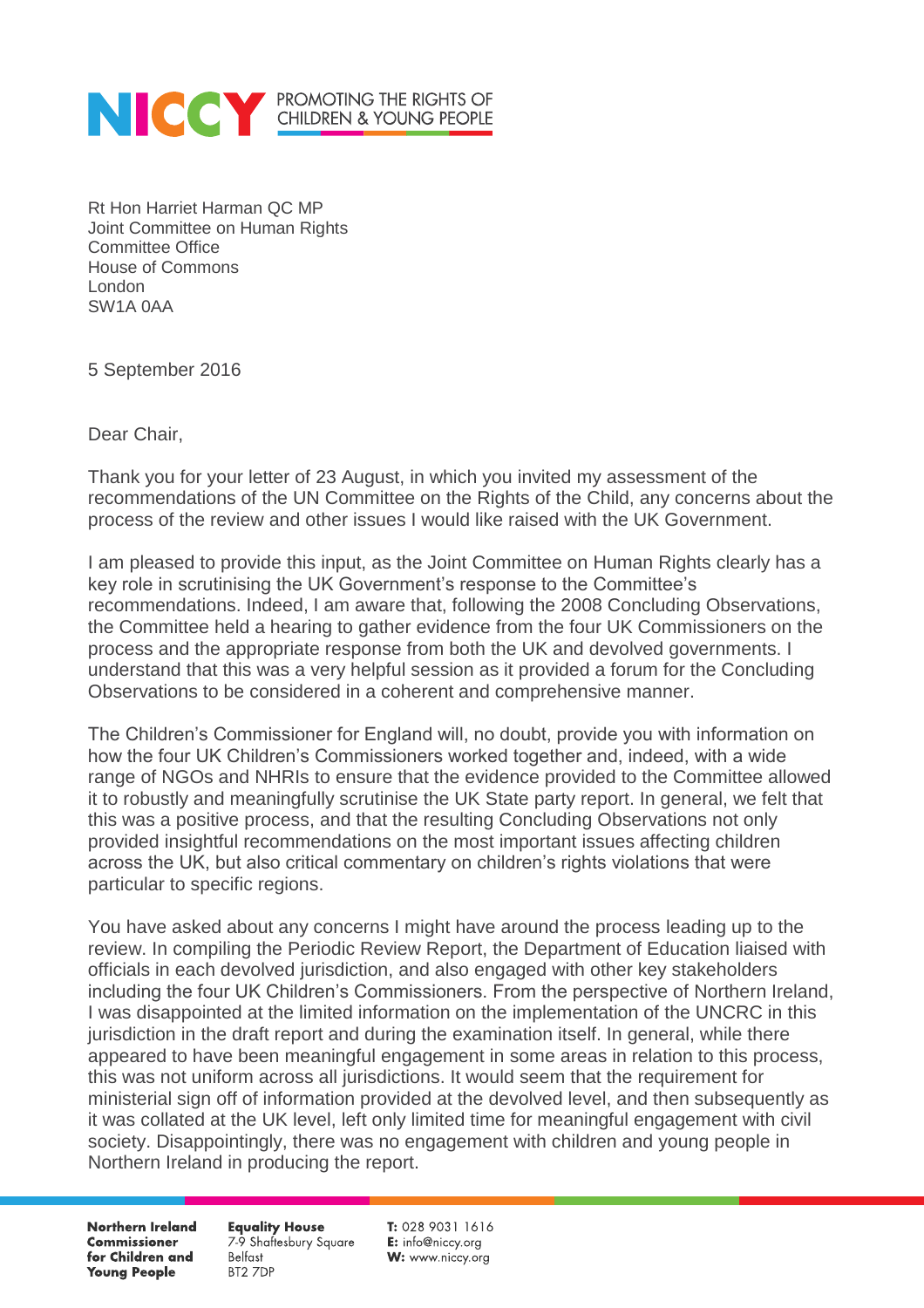

The final Periodic Review report, however, was a significant improvement on the earlier draft, systematically providing information on each of the four jurisdictions, including the very detailed and useful Data Annex.

Clearly Parliament has a critical role in following up on the recommendations contained in the Concluding Observations, and I would encourage the Joint Committee on Human Rights to do this in an inclusive and comprehensive manner.

When considering the recommendations relating to children in Northern Ireland, there are a number that are reserved matters that affect all children across the UK. These include ensuring that the principle and provisions of the Convention are directly applicable and justiciable under domestic law (Para 7a), the ratification of the Optional Protocol on a communications procedure (Para 88) and the ratification of a number of international human rights instruments (Para 89).

The Committee also explored how the UK government was meeting its obligations in relation to refugee and asylum seeking children (Paras 76-77), social security and tax credit reforms. (Paras 70-71).

The UK government has a key role in ensuring a coordinated response to the recommendations relating to the general measures of implementation. The Committee recommended the production of a UK-wide strategy to ensure the full implementation of the Convention (Para 8a) alongside comprehensive action plans for each of the four jurisdictions (Para 8b-d). It emphasised the importance of coordination, including the establishment of coordinating bodies in each jurisdiction. (Para 11)

In addition, the Committee was concerned at the effects of recent fiscal policies and the allocation of resources on the realisation of children's rights, and made a number of recommendations around adopting a child rights approach to budget allocation, including regularly conducting child rights impact assessment of budget and economic decisionmaking processes and outcomes.(Paras 12-13) These recommendations must be taken account of in the allocation of budgets to each of the devolved regions, to ensure that there is protection for children in disadvantaged or vulnerable situations and that there is transparency on how money is being spent on implementing children's rights across the UK.

It is essential that the UK government, when responding to all of these recommendations, takes account of the rights and best interests of children in Northern Ireland, and works in cooperation with the Northern Ireland Executive.

Your letter also asked me to raise any implications for children in Northern Ireland of the Children and Social Work Bill. As this extends only to England and Wales, I have no comments in relation to this.

**Northern Ireland Commissioner** for Children and **Young People** 

**Equality House** 7-9 Shaftesbury Square **Belfast** BT2 7DP

T: 028 9031 1616 E: info@niccy.org W: www.niccy.org